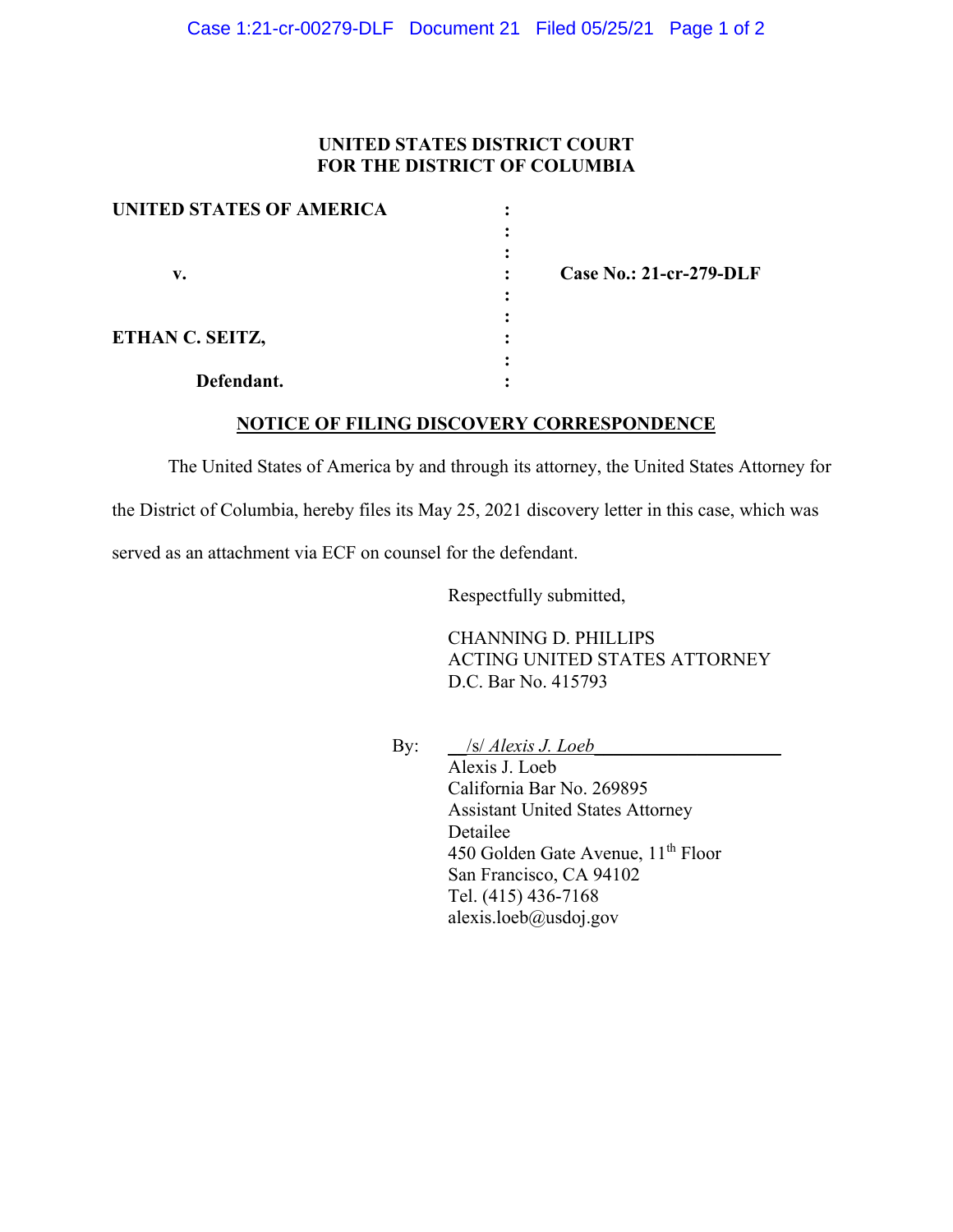Case 1:21-cr-00279-DLF Document 21 Filed 05/25/21 Page 2 of 2

## **CERTIFICATE OF SERVICE**

On this 25th day of May, 2021, a copy of the foregoing was served upon all parties listed

on the Electronic Case Filing (ECF) System.

\_\_/s/ *Alexis J. Loeb\_\_\_\_\_\_\_\_\_\_\_\_\_\_\_\_\_*

Alexis J. Loeb Assistant United States Attorney Detailee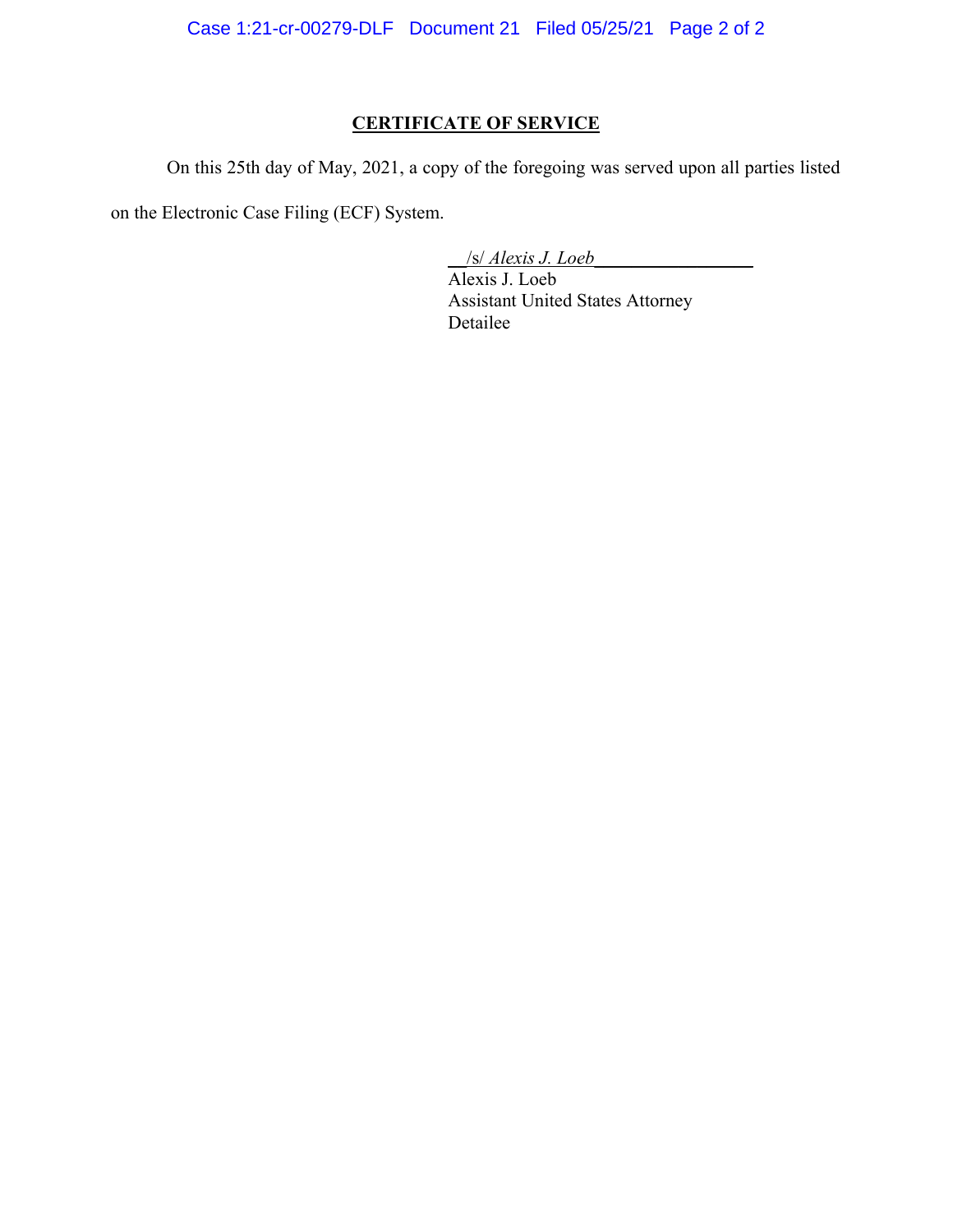## Case 1:21-cr-00279-DLF Document 21-1 Filed 05/25/21 Page 1 of 2



U.S. Department of Justice

Channing D. Phillips Acting United States Attorney

*District of Columbia*

*Judiciary Center 555 Fourth St., N.W. Washington, D.C. 20530*

May 25, 2021

Jose German, Assistant Federal Public Defender Federal Public Defender for the District of Columbia 625 Indiana Avenue NW Washington, D.C. 20004 *Via ECF*

> Re: *United States v. Ethan Seitz* Case No. 21-cr-279-DLF

Dear Counsel:

I will be sharing a production of preliminary discovery in this case using the government's USAfx File Exchange System in the next few days. Although you may review the entire discovery on the shared drive, in order to retain access to the discovery, you must download it immediately. Once all uploaded materials are available for download, I will alert you via email. If you have any questions regarding the provided discovery or are missing something, feel free to call or email me. Please note that this discovery does include materials designated under the protective order entered in this case.The designations (Sensitive or Highly Sensitive) are part of the filenames of the applicable files.

This production of preliminary discovery contains the following:

- Video footage from U.S. Capitol CCTV and timelines describing Seitz's movement through the Capitol
- Warrants for the search of Seitz's residence and Facebook account
- Two documents from law-enforcement databases
- Items from the FBI's file, including photographs, reports, and items from lawenforcement databases (66 files, plus an index)
- Grand jury transcript and exhibits

Due to the extraordinary nature of the January 6, 2021 Capitol Attack, the government anticipates that a large volume of materials may contain information relevant to this prosecution.